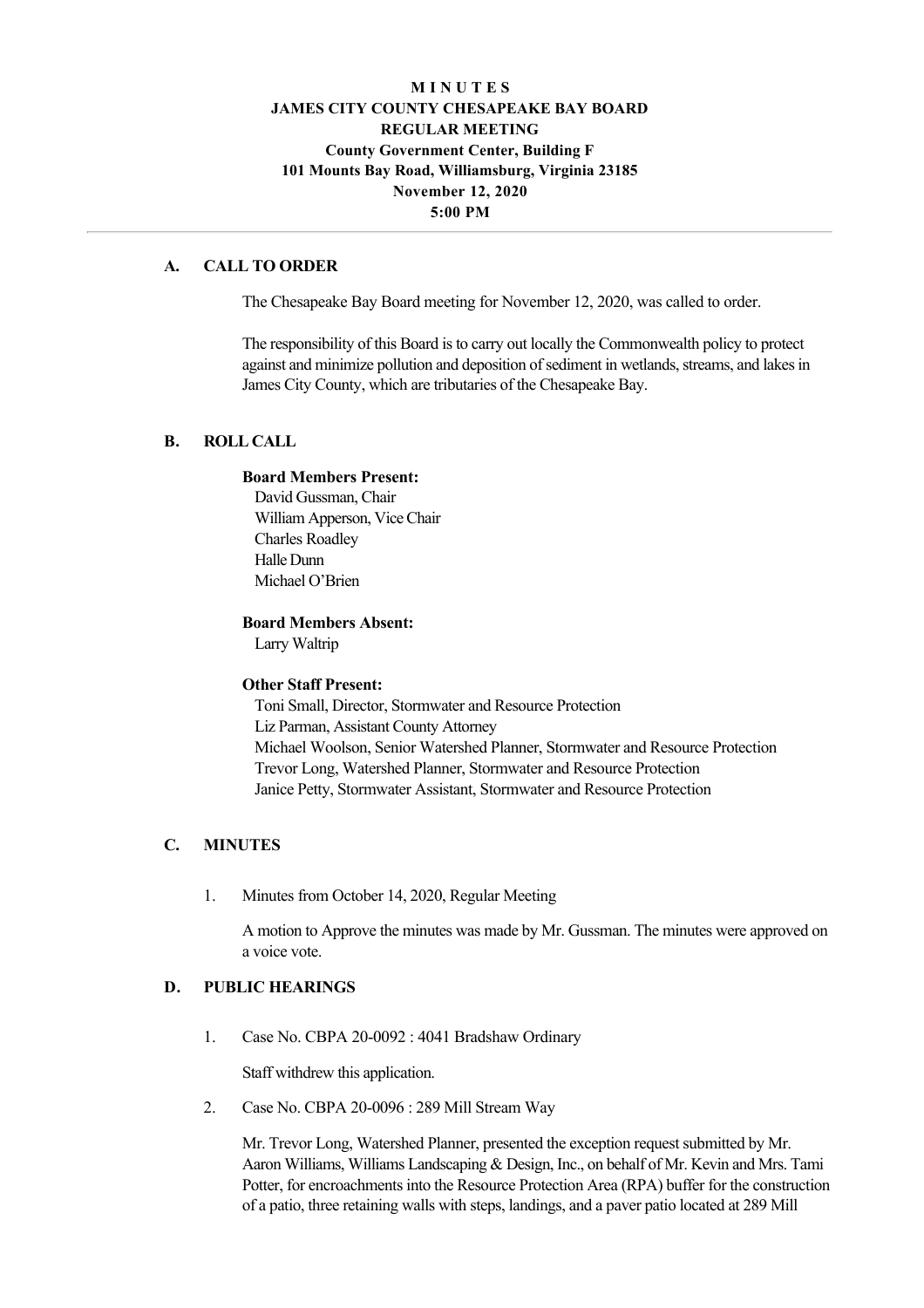Stream Way, within the Settlers Mill Subdivision and the Mill Creek watershed. The property is further identified as James City County Tax Map Parcel No. 4711800040. The presentation described the current and proposed site conditions. If the Board approved the request, staff asked that the suggested conditions be incorporated into the approval.

of a pation, the retaining walls with steps, landings, and a part pation located at 289 Million located at 289 Million located at 289 Million located at 289 Million located at 289 Million located at 289 Million located at

Mr. Gussman inquired how far the wall was moved from the wetlands from the previous submittal.

Mr. Woolson answered it is approximately 8 feet from the trees in the current configuration.

Discussion ensued concerning the varying width of disturbed area with the different sections of the wall. Also discussed were the concerns about sheet flow, erosion, and infiltration.

Mr. Gussman stated that the Public Hearing had been left open at the October 14, 2020, meeting and requested that anyone wishing to speak please approach the podium.

**A**. Mr. Kevin Potter, 289 Mill Stream Way, outlined the project for the Board.

Mr. Dunn inquired if the deck was part of this exception request.

Mr. Woolson replied that the deck was shown on the plan but was never called out as being included.

Mr. Long explained that there would be a deck overtop of the pavers.

Mr. Gussman stated that the water would not percolate through the pavers.

Mr. Roadley stated that there was concerns about the proposal last month, in part because of the amount of the disturbance and encroachment into the RPA. This Board's charge is to help maintain that 100-foot buffer to the maximum extent practical. There are conditions that the Board must follow in order to evaluate. Mr. Roadley had visited the site with Mr. Woolson and Mr. Long. The wetlands line is not too far beyond the silt fence line. Once the wall is built, there will be a very narrow band of grassland before one would get to the wetlands. Mr. Roadley would like to hear from the architect regarding how the infiltration was being treated.

**B.** Mr. Greg Whetzel, Williams Landscaping & Design, Inc., outlined the project for the Board and described the infiltration system that was proposed with the wall and how much of the area was being treated.

Mr. Apperson inquired how much fill must be moved to get back to the 10-foot distance from the trees.

**B.** Mr. Whetzel responded that the object is to maintain the natural slope and recover the original grade.

**C.** Mrs. Tami Potter, 289 Mill Stream Way, described the small deck that would be used for an exit from the addition.

**A.** Mr. Potter described that the original deck went back an additional 4 feet from where the edge of the house now stands. They now want an 8-foot deck, for an additional 4 feet of decking.

Mr. Gussman closed the Public Hearing, as no one else wished to speak.

Mr. Gussman inquired if in the event if not approved by the Board, he asked for the sequence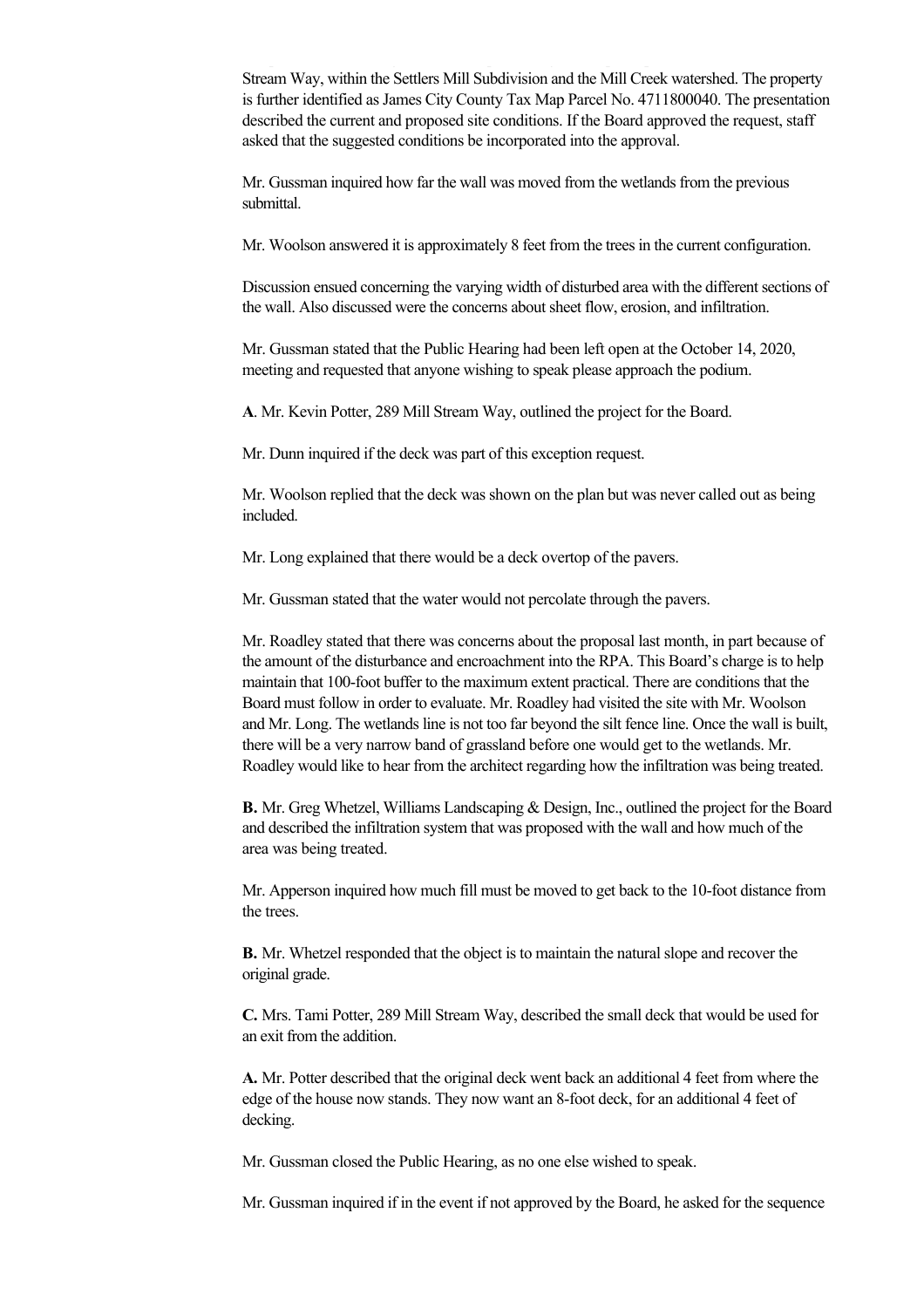of events to have the site restored.

Mr. Woolson replied if not approved by the Board, the disturbed area would be regraded so that it properly drains and the backyard matted to reduce the threat of erosion and stabilized. The slope would revert to native landscaping.

The Public Hearing was reopened.

**C.** Mrs. Potter described the erosion on both sides behind their home.

**A.** Mr. Kevin Potter described the rock drainage.

Mr. Gussman closed the Public Hearing for a second time, as no one else wished to speak.

The Board deliberated on the pros and cons of this application.

Mr. Dunn made a motion to Deny Chesapeake Bay Board Case No. CBPA 20-0096 at 289 Mill Stream Way.

A motion to Deny was made by Mr. Dunn, the motion result was: AYES: 4 NAYS: 1 ABSTAIN: 0 ABSENT: 1 AYES: Gussman, Dunn, Roadley, O'Brien NAYS: Apperson ABSENT: Waltrip

Mr. Apperson left the Chesapeake Bay Board meeting.

3. Case No. CBPA  $20-0102$ : 233 Richard Brewster

Mr. Trevor Long, Watershed Planner, presented the exception request submitted by Mr. Chase Grogg, Landtech Resources, Inc. on behalf of Mr. Brian and Mrs. Diane Magoon, for encroachments into the RPA buffer for the construction of a deck and screened porch located at 233 Richard Brewster, within the Kingsmill Subdivision and the College Creek watershed. The property is further identified as James City County Tax Map Parcel No. 5030600044. The presentation described the current and proposed site conditions. If the Board approved the request, staff asked that the suggested conditions be incorporated into the approval.

The Board deliberated on the pros and cons of this application.

Mr. Gussman opened the Public Hearing.

**A.** Mr. Chase Grogg, Landtech Resources, Inc., outlined the project to the Board.

Mr. Gussman closed the Public Hearing, as no one wished to speak.

Mr. Roadley made a motion to Adopt the resolution for Chesapeake Bay Board Case No. CBPA 20-0102 at 233 Richard Brewster.

A motion to Approve with Conditions was made by Mr. Roadley, the motion result was: AYES: 4 NAYS: 0 ABSTAIN: 0 ABSENT: 2 AYES: Gussman, Dunn, Roadley, O'Brien NAYS: None ABSENT: Waltrip, Apperson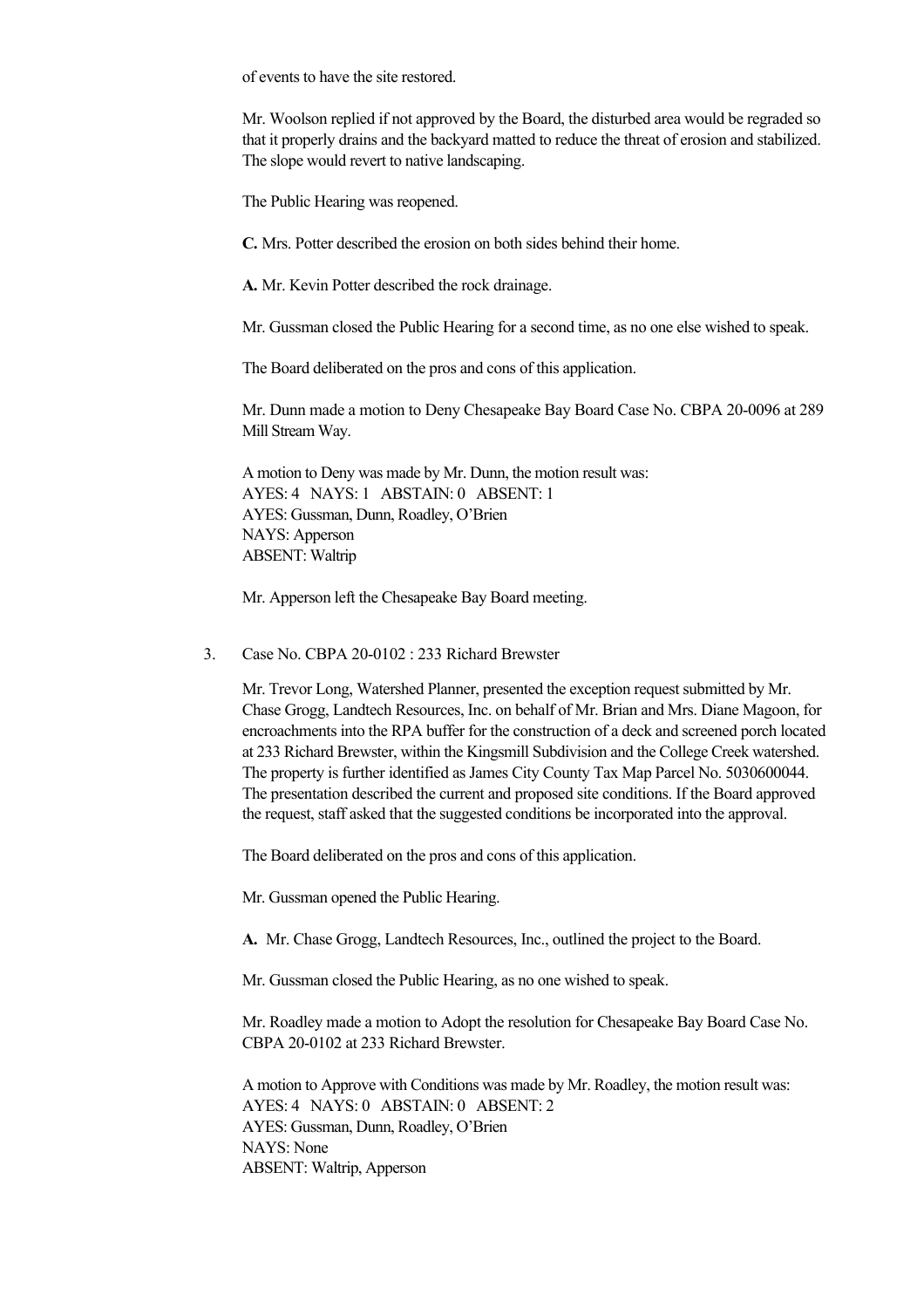4. Case No. CBPA 20-0101 : 9230 Pocahontas Trail

Mr. Michael Woolson, Senior Watershed Planner, presented the exception request submitted by Mr. Anthony Loubier, Vanasse Hangen Brustlin (VHB), Inc., for encroachments into the RPA buffer for the construction of a sanitary sewer connection located at 9320 Pocahontas Trail, within the Skiffes Creek watershed. The property is further identified as James City County Tax Map Parcel No. 6010100006. The presentation described the current and proposed site conditions. If the Board approved the request, staff asked that the suggested conditions be incorporated into the approval.

The Board deliberated on the pros and cons of this application.

Mr. Gussman opened the Public Hearing.

**A.** Mr. Anthony Loubier, VHB, Inc., outlined the project to the Board.

Mr. Gussman closed the Public Hearing, as no one else wished to speak.

Mr. O'Brien made a motion to Adopt the resolution for Chesapeake Bay Board Case No. CBPA 20-0101 at 9320 Pocahontas Trail.

A motion to Approve with Conditions was made by Mr. O'Brien, the motion result was: AYES: 4 NAYS: 0 ABSTAIN: 0 ABSENT: 2 AYES: Gussman, Dunn, Roadley, O'Brien NAYS: None ABSENT: Waltrip, Apperson

# **E. BOARD CONSIDERATIONS**

1. Colonial Soil and Water Conservation District Presentation

Mr. Doug Hall, Director from James City County Colonial Soil and Water Conservation District, made a presentation to the Board. Mr. Jim Wallace, District Manager and Ms. Robyn Goad, Urban Conservationist, were available to answer any questions from the Board.

2. 2021 Calendar

Mr. Gussman made a motion to Adopt the 2021 Calendar. The 2021 Calendar was approved on a voice vote.

3. Election of Officers for 2021

Mr. Roadley nominated Mr. Gussman to serve as Chair. The nomination was approved: 4-0 Ayes: Gussman, Dunn, Roadley, O'Brien Nays: None Absent: Waltrip, Apperson

Mr. Roadley nominated Mr. Dunn to serve as Vice Chair. The nomination was approved: 40 Ayes: Gussman, Dunn, Roadley, O'Brien Nays: None Absent: Waltrip, Apperson

Mr. Gussman nominated Mr. Woolson to serve as Secretary. The nomination was approved: